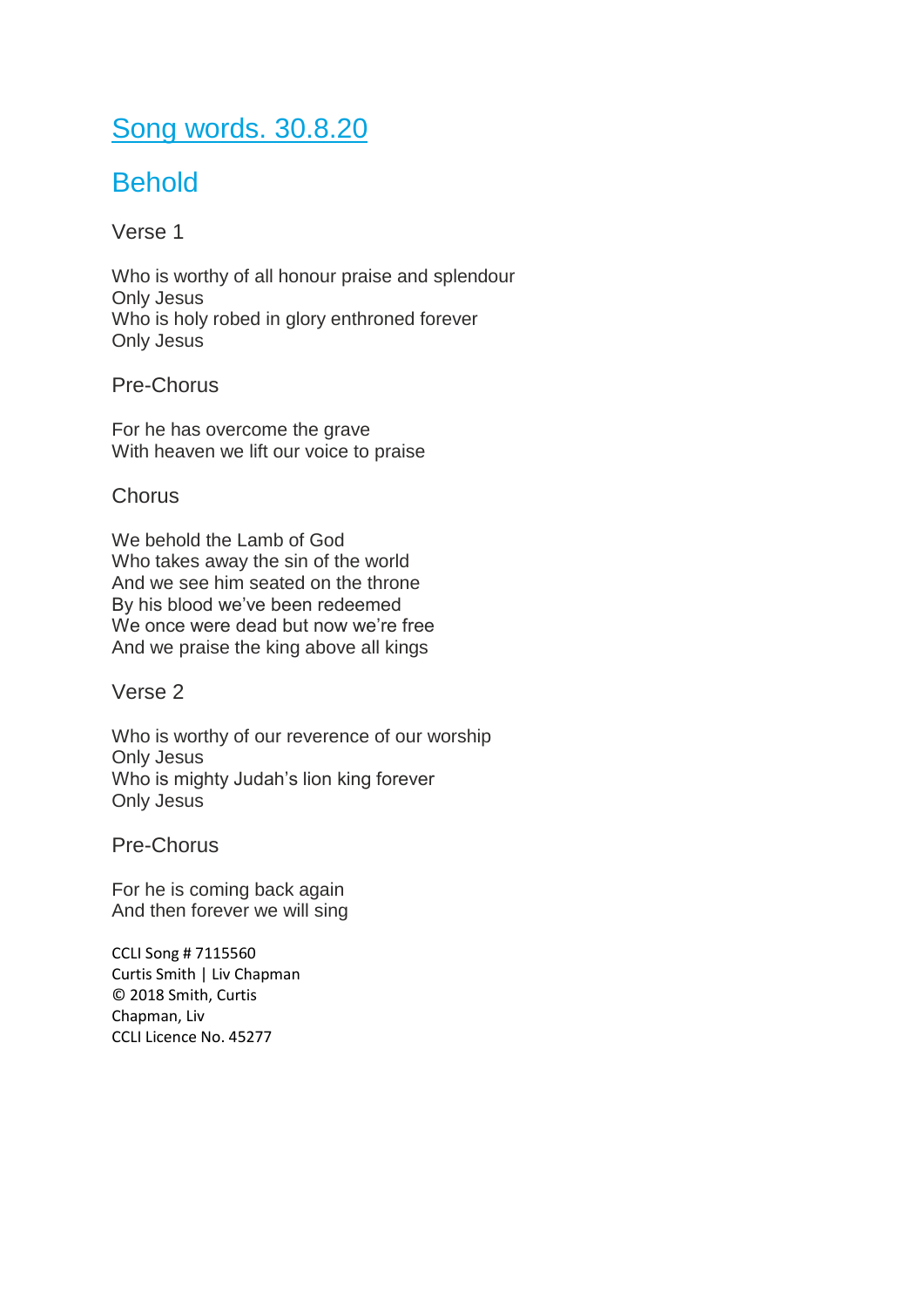### Hear The Call Of The Kingdom

### Verse 1

Hear the call of the kingdom Lift your eyes to the King Let His song rise within you As a fragrant offering Of how God rich in mercy came in Christ to redeem All who trust in His unfailing grace

### Verse 2

Hear the call of the kingdom To be children of light With the mercy of heaven the humility of Christ Walking justly before Him Loving all that is right That the life of Christ may shine through us

### **Chorus**

King of heaven we will answer the call We will follow bringing hope to the world Filled with passion filled with power to proclaim Salvation in Jesus' name

Verse 3

Hear the call of the kingdom To reach out to the lost With the Father's compassion In the wonder of the cross Bringing peace and forgiveness And a hope yet to come Let the nations put their trust in Him

CCLI Song # 4930752 Keith Getty | Kristyn Getty | Stuart Townend © 2006 Thankyou Music (Admin. by Integrity Music) CCLI Licence No. 45277